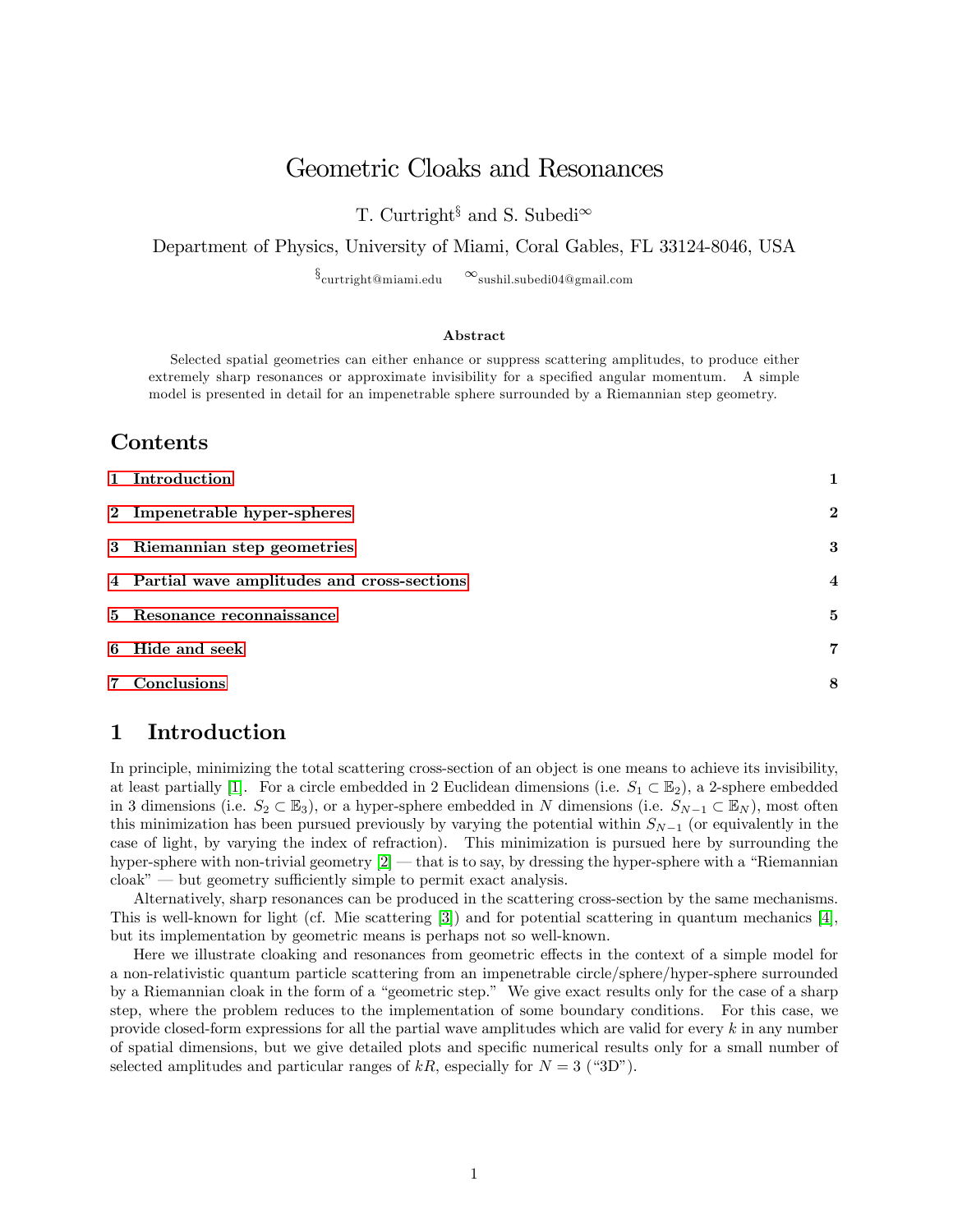#### <span id="page-1-0"></span>2 Impenetrable hyper-spheres

Consider a plane wave in N spatial dimensions incident on an impenetrable  $S_{N-1}$  of radius R for  $N > 2$ . For  $r > R$  the partial wave expansion of the scattered wave function is<sup>[1](#page-1-1)</sup>

$$
\psi_{scattered}(r,\theta) = \sum_{\ell=0}^{\infty} (2\ell+N-2) i^{\ell} \left(\frac{S_{\ell}-1}{2}\right) \mathrm{N} h_{\ell}^{(1)}(kr) \mathrm{N} P_{\ell}(\cos\theta)
$$

where our notation is defined in the Appendix, and we have assumed the dynamics is non-relativistic with  $\hbar = 1 = m$ , as well as  $(\nabla^2 + k^2) \psi_{scattered} = 0$  for  $r > R$ . Demanding that  $\psi(r, \theta) = \exp(ikr \cos \theta) +$  $\psi_{scattered}(r, \theta)$  vanish at  $r = R$  leads to the partial wave amplitudes

$$
S_{\ell} = -\frac{\text{sh}_{\ell}^{(2)}(kR)}{\text{sh}_{\ell}^{(1)}(kR)} = -\frac{H_{\ell + \frac{N-2}{2}}^{(2)}(kR)}{H_{\ell + \frac{N-2}{2}}^{(1)}(kR)}
$$

where the last expression is written in terms of the usual spherical Hankel functions, and is correct for  $N \geq 2$ . The angular-integrated partial wave cross-sections are then given by

$$
\sigma_{\ell} = A_{\max} \frac{2(N-1)}{x^{N-1}} \frac{\Gamma(\ell+N-2)}{\Gamma(\ell+1)} \frac{(2\ell+N-2) (J_{\ell+(N-2)/2}(x))^2}{(J_{\ell+(N-2)/2}(x))^2 + (Y_{\ell+(N-2)/2}(x))^2}
$$

where  $x \equiv kR$  and  $A_{\text{max}} = \frac{\pi^{\frac{N-1}{2}} R^{N-1}}{\Gamma(\frac{N+1}{2})}$  $\frac{2}{\Gamma(\frac{N+1}{2})}$  is the cross-sectional hyper-area of the hyper-sphere as obtained from an equatorial slice. The total integrated cross-section is given by  $\sigma_{total} = \sum_{\ell=0}^{\infty} \sigma_{\ell}$  when  $N > 2$ .

We plot  $\sigma_{total}$  divided by  $A_{\text{max}}$ , for various N, with  $A_{\text{max}}|_{N=2} = 2R$ ,  $A_{\text{max}}|_{N=3} = \pi R^2$ , etc.



Impenetrable hyper-sphere  $\sigma_{total}/A_{\text{max}}$  versus  $x = kR$  for  $N = 2, 3, 4, 5, \& 6$ in black, red, orange, brown, & green, respectively.

All of these total cross-sections vary smoothly with  $kR$ . There are no resonance spikes and no zeroes for  $k > 0$ , for any N. It is noteworthy, albeit expected, that  $\lim_{k \to \infty} \sigma_{total}/A_{\max} = 2$  for all N. On the other  $k \rightarrow \infty$ hand, the low momentum limit varies with N. For  $N = 2$ ,  $\lim_{k \to 0} \sigma_{total} = \infty$ , since  $\sigma_0 \sim_{k \to 0} \frac{\pi^2}{k \ln^2(k+1)}$  $N = 3$ ,  $\lim_{k \to 0} \sigma_{total} = 4\pi R^2$ , a fact which is often given the heuristic interpretation that the s-v  $\frac{\pi^2}{k \ln^2(kR)}$ . For  $\lim_{k \to 0} \sigma_{total} = 4\pi R^2$ , a fact which is often given the heuristic interpretation that the s-wave "feels" the entire surface area of the 2-sphere as  $k \to 0$ . This bogus explanation fails for other N, as evident from the fact that lim  $\lim_{k \to 0} \sigma_{total} \neq 2\pi R$  for  $N = 2$ . Moreover,  $\lim_{k \to 0} \sigma_{total} = 0$  for all  $N > 3$ .

<span id="page-1-1"></span><sup>&</sup>lt;sup>1</sup>This expansion is written for  $N > 2$ . For  $N = 2$  there is of course [a similar expansion.](https://en.wikipedia.org/wiki/Jacobi-Anger_expansion) The results to follow, for  $S_{\ell}$ ,  $\sigma_{\ell}$ , and  $\sigma_{total}$ , are correct even in the limit  $N \rightarrow 2$ , provided both positive and negative integer  $\ell$  are allowed for  $N = 2$ .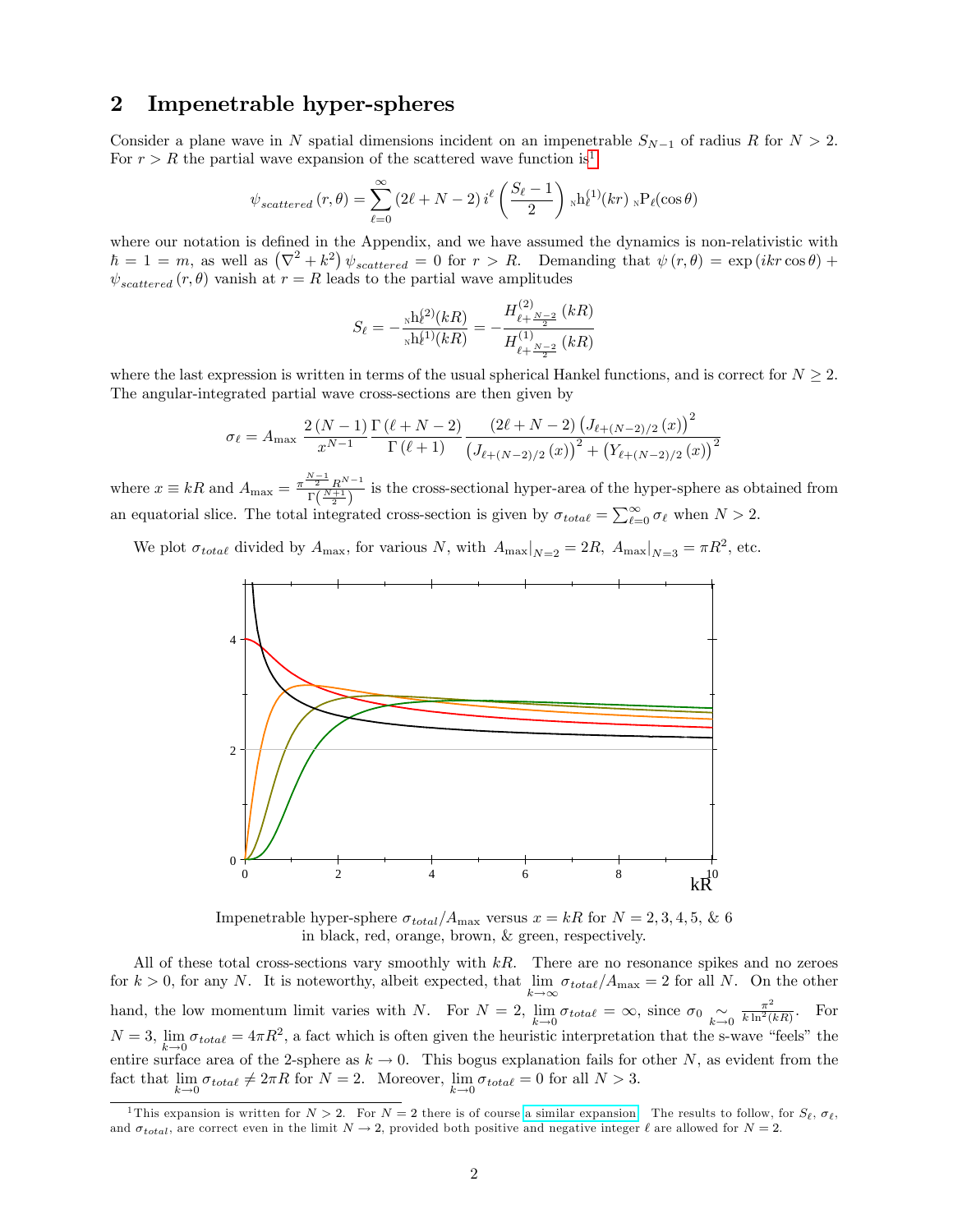#### <span id="page-2-0"></span>3 Riemannian step geometries

These are a class of Riemannian manifolds most easily envisioned for  $N = 2$ , where the two-dimensional metric of the manifolds may be defined by the embeddings [\[5\]](#page-9-4)

$$
(ds)^{2} = (dr)^{2} + r^{2} (d\theta)^{2} + (dz(r))^{2} , \quad z(r) = \frac{-\sqrt{2}H}{\sqrt{1 + \left(\frac{r}{R}\right)^{2M}}}, \quad \text{with } r \ge R \text{ and } M \ge 0
$$

Here R and H are constants, as is M, the latter being a class index for fixed R and H. The dimensionless quantity  $y = H/(2R)$  will be called the "aspect ratio" for the manifold. For the model to be considered, there is no need to continue the manifold to  $r < R$  or to  $z < -H$ , since an impenetrable circular ring is envisioned at  $(r, z) = (R, -H)$  with boundary condition  $\psi = 0$  at that ring. Here are vertical profile plots of the embedded two-dimensional manifolds for various M.



Riemannian step profiles embedded as  $z(r) = \frac{-\sqrt{r}}{\sqrt{r}}$  $\frac{-\sqrt{2H}}{\sqrt{2+(\sqrt{2H})}}$  $\frac{-\sqrt{2H}}{1+\left(\frac{r}{R}\right)^{2M}}$  for  $r \geq R$  and plotted here for  $M = 0, 1/4, 1/2, 1, 2, 4, \infty$  in black, purple, blue, green, sienna, orange, and red, respectively.

There are two especially tractable cases:  $M = 0$ , corresponding to a punctured plane with an impenetrable circular hole of radius R; and  $M = \infty$ , corresponding to a right circular cylinder of radius R and height H joined at one end to a punctured plane and terminated at the other end by an impenetrable circular ring.

Higher dimensional generalizations are less easily visualized, but have essentially the same structure, namely, a cylinder of height  $H$  composed of hyper-spheres of radius  $R$ , joined at one end to a hyper-spherical hole in  $\mathbb{E}_N$  and terminated at the other end by an impenetrable hyper-sphere again of radius R, where the metric of the manifolds may be defined by an embedding using standard spherical coordinates plus one additional  $z(r)$  defined as above. That is to say,

$$
(ds)^{2} = (dr)^{2} + r^{2} (d\Omega_{N})^{2} + (dz(r))^{2}
$$

Scattering for the  $M = 0$  manifold is discussed in the previous section. In the rest of this paper we consider only the "sharp step" manifold obtained by taking  $M \to \infty$ , as pictured below for  $N = 2$ . Finite  $M > 0$ will be discussed elsewhere [\[6\]](#page-9-5).



An impenetrable circle, in red, at the bottom of a circular cylinder attached to a punctured plane.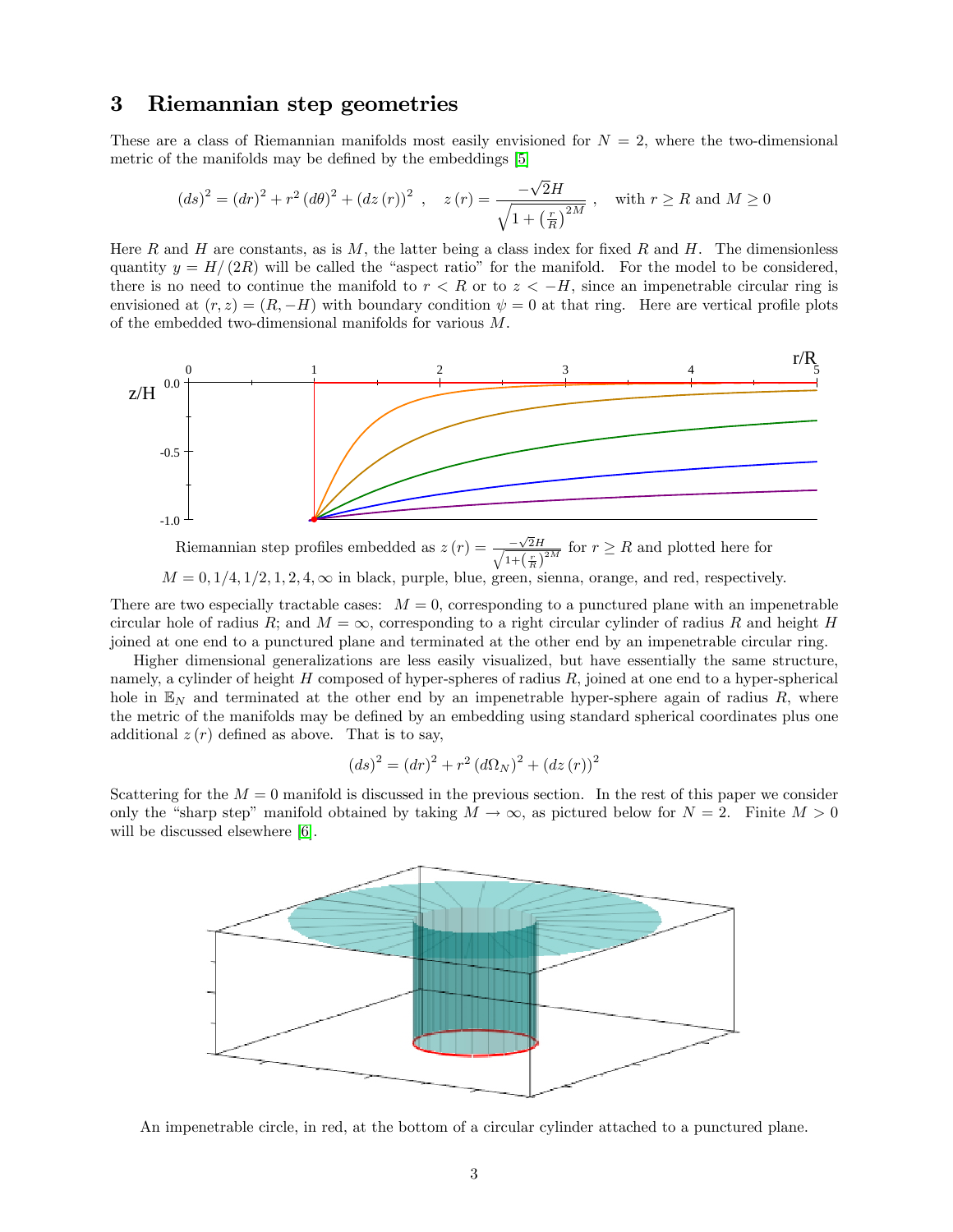#### <span id="page-3-0"></span>4 Partial wave amplitudes and cross-sections

For an impenetrable hyper-sphere of radius R at the base of a hyper-spherical cylinder of height  $H$ , we require continuity of  $\psi$  and its first derivatives at the edge that joins to  $\mathbb{E}_N$ , while the boundary condition we impose at the impenetrable edge of the hyper-cylinder is  $\psi|_{\text{edge}} = 0$ . This leads to [\[7\]](#page-9-6)

$$
S_{\ell}=-\left(\frac{\kappa RH_{\ell+\frac{N-2}{2}}^{(2)}\left(kR\right)\cos\left(\kappa H\right)+\left(kRH_{\ell+\frac{N}{2}}^{(2)}\left(kR\right)-\ell H_{\ell+\frac{N-2}{2}}^{(2)}\left(kR\right)\right)\sin\left(\kappa H\right)}{\kappa RH_{\ell+\frac{N-2}{2}}^{(1)}\left(kR\right)\cos\left(\kappa H\right)+\left(kRH_{\ell+\frac{N}{2}}^{(1)}\left(kR\right)-\ell H_{\ell+\frac{N-2}{2}}^{(1)}\left(kR\right)\right)\sin\left(\kappa H\right)}\right)
$$

and thence to the amplitude for the scattered wave,

$$
a_{\ell}(x, y, N) = i (1 - S_{\ell})/2
$$
  
= 
$$
i \left( \frac{\kappa R J_{\ell + \frac{N-2}{2}}(kR) \cos(\kappa H) + \left( kR J_{\ell + \frac{N}{2}}(kR) - \ell J_{\ell + \frac{N-2}{2}}(kR) \right) \sin(\kappa H)}{\kappa R H_{\ell + \frac{N-2}{2}}^{(1)}(kR) \cos(\kappa H) + \left( kR H_{\ell + \frac{N}{2}}^{(1)}(kR) - \ell H_{\ell + \frac{N-2}{2}}^{(1)}(kR) \right) \sin(\kappa H)} \right)
$$

where  $x \equiv kR$ ,  $y \equiv H/(2R)$ ,  $\kappa \equiv \sqrt{k^2 - \ell(\ell + N - 2)/R^2}$ ,  $\kappa R = \sqrt{x^2 - \ell(\ell + N - 2)}$ , and  $\kappa H = 2y\kappa R =$  $2y\sqrt{x^2-\ell(\ell+N-2)}$ . In terms of these amplitudes the integrated partial wave cross-sections are given by

$$
\sigma_{\ell} = A_{\max}(N) \frac{2\Gamma(N)}{x^{N-1}} \dim_{\ell}(N) |a_{\ell}(x, y, N)|^2
$$

where  $A_{\text{max}}$  is again the maximum cross-sectional hyper-area, namely,  $A_{\text{max}}(N) = \frac{\pi^{\frac{N-1}{2}} R^{N-1}}{\Gamma(N+1)}$  $\frac{2-R^{N-1}}{\Gamma(\frac{N+1}{2})}$ , and  $\dim_{\ell}(N)$ is the dimension of a totally symmetric, irreducible  $SO(N)$  tensor of rank  $\ell$ , namely, dim $\ell$   $(N) = \frac{(2\ell+N-2)}{\Gamma(N-1)}$  $\frac{\Gamma(\ell+N-2)}{\Gamma(\ell+1)}$ . For the familiar  $N = 3$  case,  $A_{\text{max}} (3) = \pi R^2$  and  $\dim_\ell (3) = 2\ell + 1$ .

From the explicit expression for  $S_\ell$  it follows that the scattering is elastic with  $|S_\ell| = 1$  for all k and all  $\ell$  in any number of spatial dimensions, as should have been expected. Hence the complex amplitude  $a_{\ell}(x, y, N)$  remains on the unitarity circle for all k. As examples, for  $N = 3$  and aspect ratio  $y = 2$ , here are parametric Argand plots of  $(\text{Re } a_\ell (x), \text{Im } a_\ell (x))$  for  $\ell = 0 \& 1$ , with selected values of x shown as dots arrayed counterclockwise from the origin. These plots are indicative of sharp resonances, with  $a_{\ell}$  moving rapidly counterclockwise through the top of the unitarity circle as  $x \equiv kR$  changes through a small interval.



 $R^{\rm 0.4}_{\rm Re\;a}$ 



3D (Re  $a_0$ , Im  $a_0$ ) for  $y = 2 \& 0 \le x \le 1$  with  $x = 0.6, 0.65, 0.682, 0.7, 0.75, \& 1$  shown as dots.

3D (Re  $a_1$ , Im  $a_1$ ) for  $y = 2 \& 0 \le x \le 1.65$  with  $x = 1.5, 1.55, 1.5786, 1.6, \& 1.65$  shown as dots.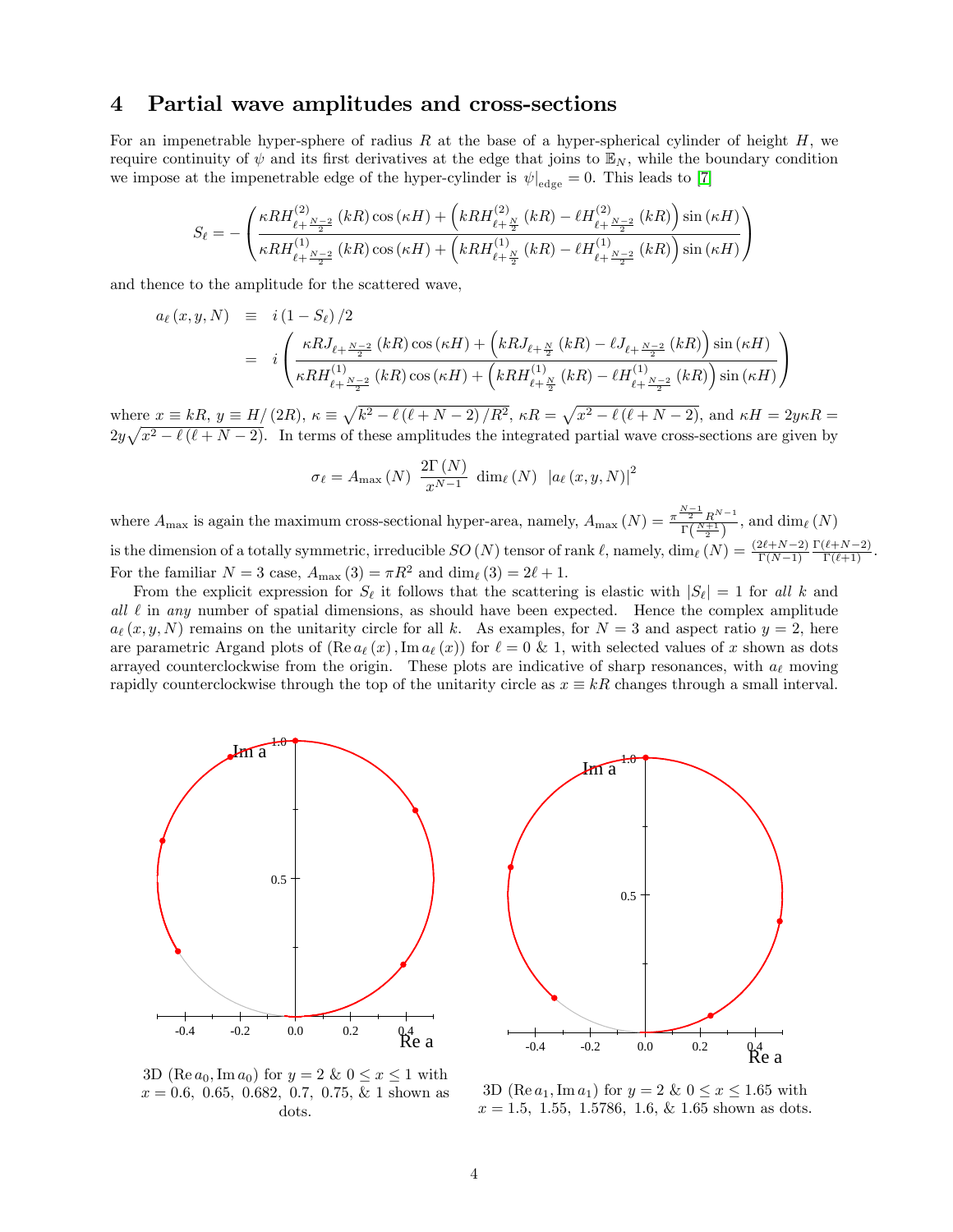#### <span id="page-4-0"></span>5 Resonance reconnaissance

Consider three-dimensional scattering for two illustrative aspect ratios,  $y = H/(2R)$ . First, consider  $y = 1$ for  $0 \leq kR \leq 5$ .



3D  $\sigma_{total}/(\pi R^2)$  versus  $x = kR$  for aspect ratio  $y = 1$ .

There are four sharp resonances clearly visible in  $\sigma_{total}$ , corresponding to angular momenta  $\ell = 1, 2, 3, 4$  as evident in the  $\sigma_{\ell}$  partial cross-sections, plotted here with the unitarity bounds shown as light gray curves.





Consistent with the general principles of potential scattering [\[4\]](#page-9-3) these four sharp peaks, as well as successive narrow resonances at higher values of  $\ell$ , correspond to lower half-plane complex k or  $w = kR$  poles in the various scattering amplitudes. For large  $\ell$  the real parts increase approximately linearly, Re  $w_{\ell} \approx \ell + 1/2$ . Numerically:

 $w_{\ell=1}$  = 1.9076 - 0.13812i,  $w_{\ell=2} = 2.7863 - 0.089056i$ ,  $w_{\ell=3} = 3.7228 - 0.06298i$ ,  $w_{\ell=4} = 4.6831 - 0.047383i$  $w_{\ell=5}$  = 5.6558 - 0.03721i;  $w_{\ell=6} = 6.6357 - 0.030158i$ ;  $w_{\ell=7} = 7.6203 - 0.02504i$ ;  $w_{\ell=8} = 8.6081 - 0.021194i$ 

Note that the imaginary parts of these poles, i.e. the widths of the narrow resonances, decrease in magnitude as  $\ell$  increases, approximately as  $\ell^{-3/2}$  for large  $\ell$ . Also note the asymmetrical shape of the broader peaks suggests they are [Fano resonances.](https://en.wikipedia.org/wiki/Fano_resonance)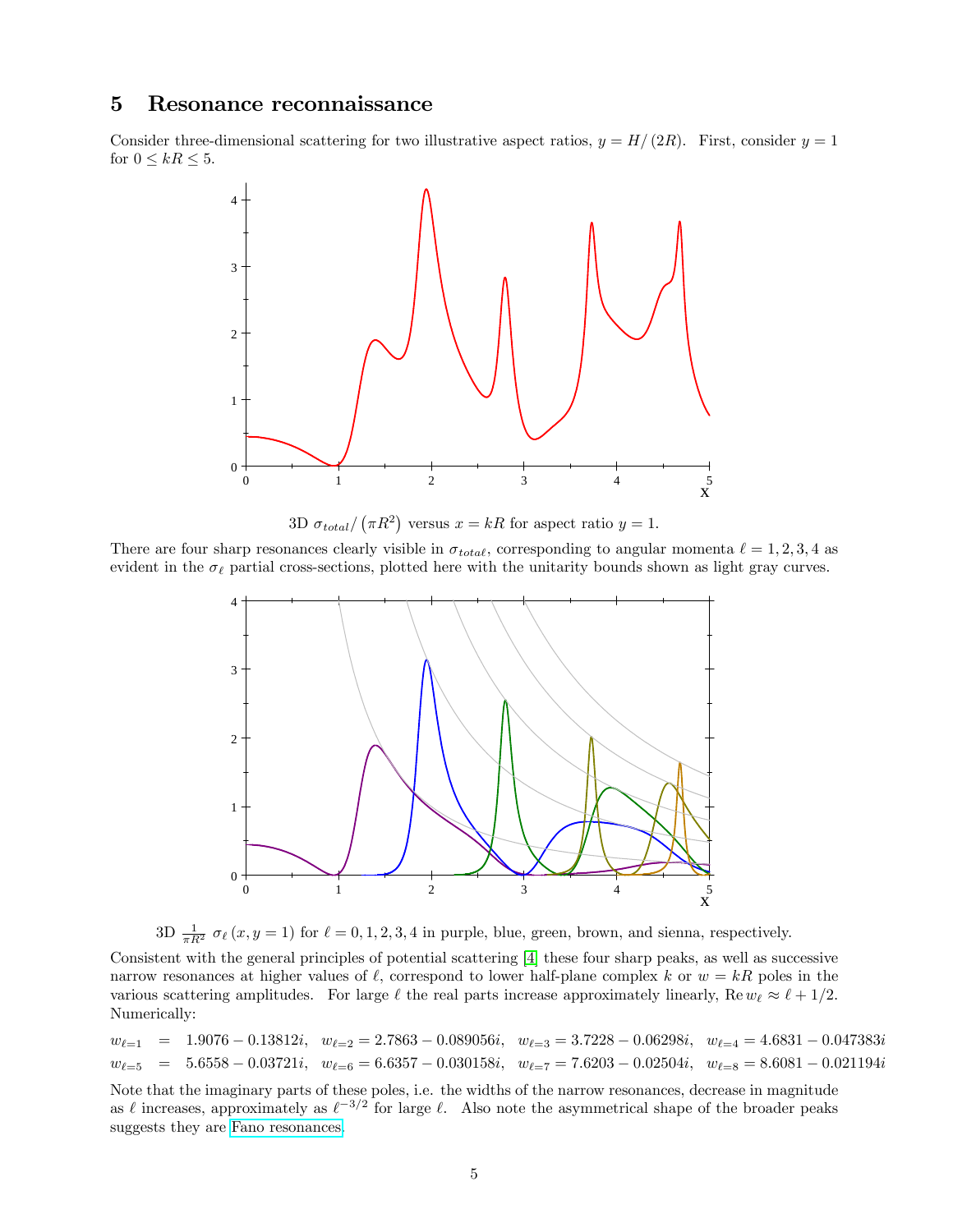Next, consider  $y = 2$ , again for  $0 \le kR \le 5$ . There are now about twice as many narrow resonances as there were for  $y = 1$ , if not more, again as evident in  $\sigma_{total}$ .



3D  $\sigma_{total}/(\pi R^2)$  versus  $x = kR$  for aspect ratio  $y = 2$ .

In this case there is also a strong  $\ell = 0$  resonance, as well as narrow peaks occurring in pairs for each value of  $\ell = 1, 2, 3, 4$ , albeit with discernibly different widths, as is evident from plots of the various  $\sigma_{\ell}$  partial cross-sections. The resonance peaks again reach the unitarity bounds (light gray curves) for all  $\ell$ .



3D  $\frac{1}{\pi R^2} \sigma_\ell(x, y = 2)$  for  $\ell = 0, 1, 2, 3, 4$  in purple, blue, green, brown, and sienna, respectively.

As before, these  $y = 2$  resonances correspond to lower half-plane complex k or  $w = kR$  poles in the various scattering amplitudes, with real parts spaced approximately linearly in  $\ell$ , and once again the corresponding resonance widths tend to decrease approximately as  $\ell^{-3/2}$  for large  $\ell$ . Numerically:

$$
w_{\ell=0} = 0.662563 - 0.0581809i, \qquad w_{\ell=1} = 1.57735 - 0.0253699i \& 2.01 - 0.0844143i,
$$
  
\n
$$
w_{\ell=2} = 2.5527 - 0.0148254i \& 2.84723 - 0.054063i \& 3.29479 - 0.104328i
$$
  
\n
$$
w_{\ell=3} = 3.54032 - 0.00993167i \& 3.76278 - 0.0375217i \& 4.11432 - 0.0766773i
$$
  
\n
$$
w_{\ell=4} = 4.53275 - 0.00720854i \& 4.71142 - 0.027726i \& 4.99907 - 0.0583968i \& 5.38212 - 0.0947985i
$$

Here we have displayed additional poles for  $\ell = 2, 3, \& 4$  whose resonance widths are comparable to those shown for  $\ell = 0 \& 1$ . The asymmetrical shape of the broader peaks again suggests they are Fano resonances.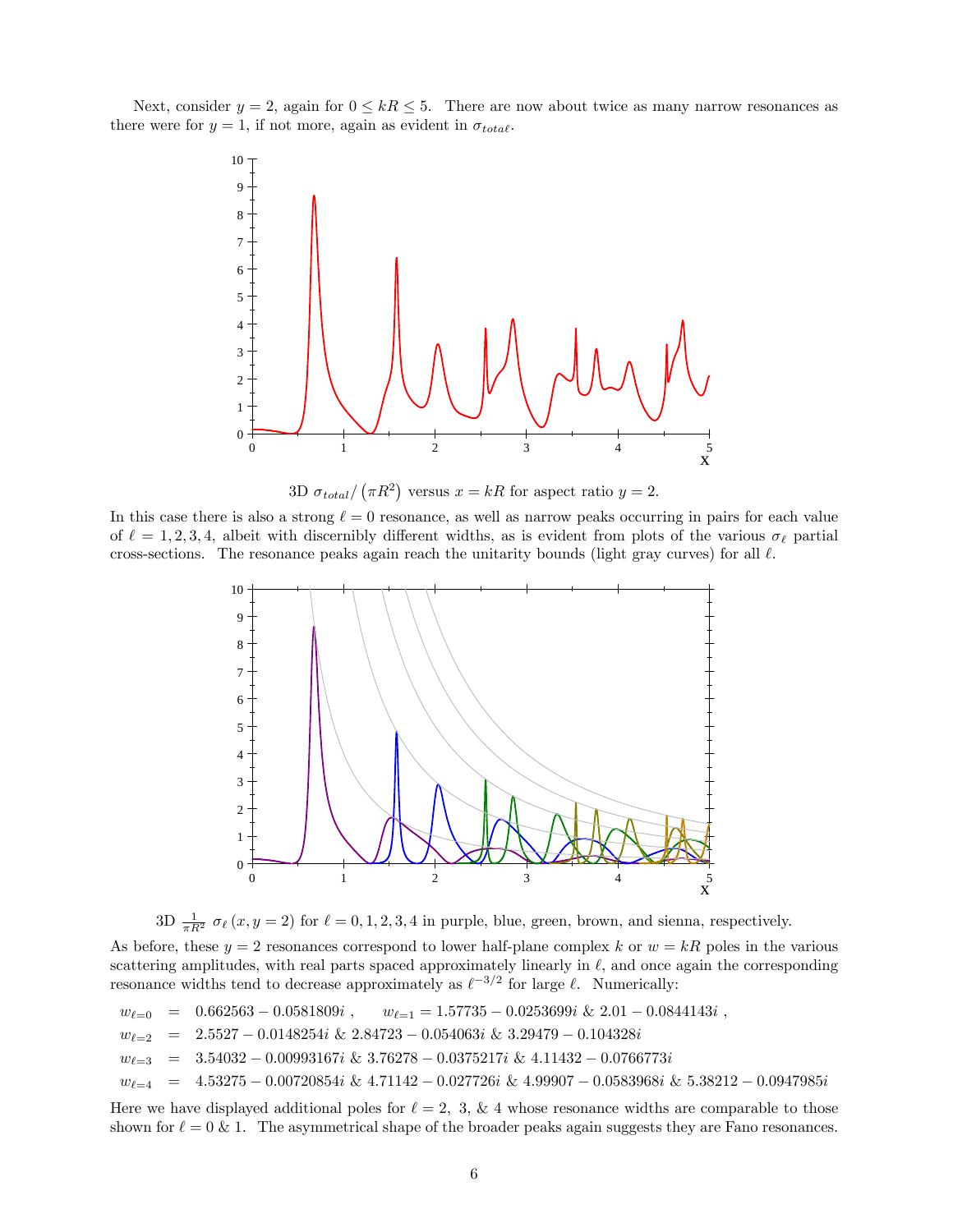### <span id="page-6-0"></span>6 Hide and seek

The  $k \to 0$  limit of the cross-section varies markedly with the aspect ratio y. In 3D it is

$$
\lim_{k \to 0} \sigma_{total}|_{N=3} = \lim_{x \to 0} \sigma_0(x, y)|_{N=3} = 4\pi R^2 / (1 + 2y)^2
$$

This would suggest that larger values of y would suppress the low momentum cross-section and tend to make the system "stealthy" for small k, although not completely invisible [\[7\]](#page-9-6). However, it is also true that  $\sigma_{total}$ exhibits resonances for larger y and the lowest momentum resonance occurs in  $\sigma_0$  for x that decreases as y increases. Thus there is a trade-off between the two effects: Low momentum scattering is reduced but only for a range of  $k$  going from zero up to the appearance of the first resonance. These features are exhibited in the following two Figures.



Of course, higher  $\ell$  partial waves also contribute to  $\sigma_{total}$  as x increases, and these must be taken into account to determine how effectively the geometric cloak has prevented the impenetrable sphere from scattering the incident plane waves. This is shown here:



3D  $\sigma_{total}/(\pi R^2)$  versus  $x = kR$  for aspect ratios  $y = 0$ , 1/4, 1/3, 1/2, 2/3, 3/4, 1, & 5/4 in black, blue, purple, red, orange, sienna, brown, & green, respectively.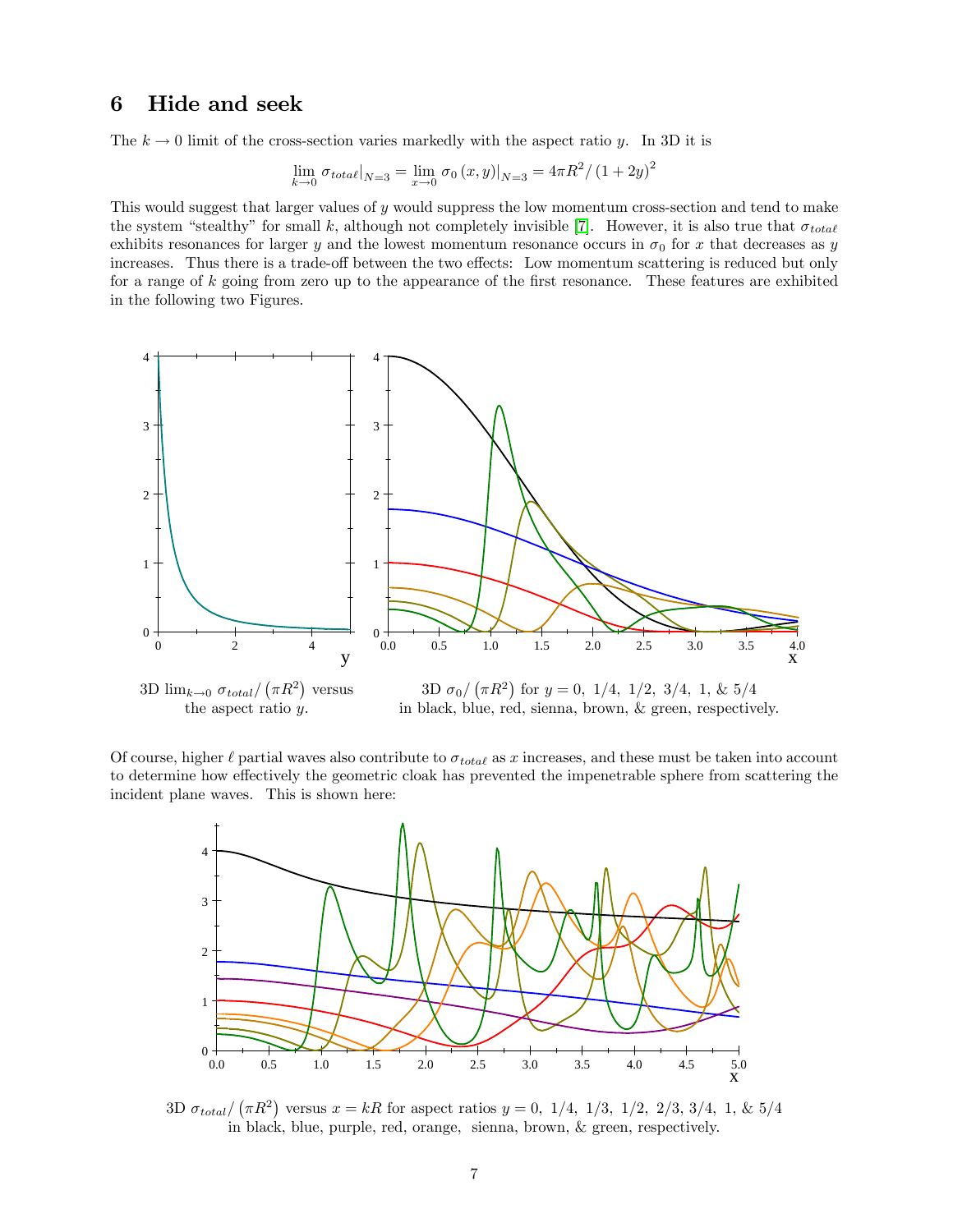While scattering a wave packet consisting of only low momenta would be more precise, a rough criterion for the invisibility of the system would be to compute the cross-section for an incoherent sum of various  $k$ plane waves, say from zero up to  $k_{\text{max}} = \pi/R$ , corresponding to a wavelength equal to the diameter of the sphere,  $\lambda = 2R$ . This is easily done numerically. For example, for  $y = 1/2$ :

$$
\frac{1}{\pi R^2} \sum_{\ell=0}^{3} \int_0^{\pi} \sigma_{\ell}(x) \, dx \bigg|_{N=3} = 1.849
$$

That is to say,  $y = 1/2$  gives a very good estimate for the minimum of this incoherent sum (the same sum for  $y = .49$  is 1.858 while for  $y = 0.51$  the sum is 1.854). In this sense when  $y = 1/2$  the system is least visible to low momentum incident waves.

There is a simple plausibility argument why this should be so. If the aspect ratio is  $y = 1/2$  then  $H = R$ . The condition  $\psi = 0$  at the impenetrable cylinder edge mimics the effect of  $\psi = 0$  at  $r = 0$  for an uncloaked and unpunctured space. Naively then, from a path integral perspective, it would seem that the phase acquired along a particle path crossing the cylinder for  $H = R$  would be the same as the phase acquired by a free particle propagating radially on an uncloaked and unpunctured  $\mathbb{E}_3$  from  $r = R$  to  $r = 0$ . Hence, naively, the net effect of the combined cylinder and impenetrable sphere for  $H = R$  would be the same as no scattering center whatsoever. Moreover, this plausibility argument would seem to apply just as well for  $N > 3$ .

On the other hand, such plausibility arguments are no substitute for exact calculations. Indeed, numerically for  $N = 5$ , say, this same incoherent cross-section sum has a minimum for  $y \approx 0.43$  rather than  $y = 1/2$ . (Close, but no cigar! The disparity seems to be due to a broad s-wave resonance lying below  $kR = \pi$  for  $N = 5$  and  $y \approx 1/2$ . See the following Figure.) Nevertheless, the heuristics here seem to hold up better for  $N \neq 3$  than the bogus "total surface area" estimate for  $\lim_{x\to 0} \sigma_{total}$  in the case of an uncloaked impenetrable sphere.



<span id="page-7-0"></span>7 Conclusions

Our analysis of the simple cloaked sphere geometric model has shown that resonances are produced more prodigiously as y increases, an effect somewhat similar to what happens in Mie scattering when the index of refraction is increased [\[3\]](#page-9-2). Moreover, if the geometry is complexified by continuation of  $y$  into the complex plane, inelastic scattering effects appear  $[6]$ , which is again somewhat similar to complex refraction index effects. In any case such resonances tend to make it more difficult for the model to achieve stealth and invisibility to low momentum incident waves.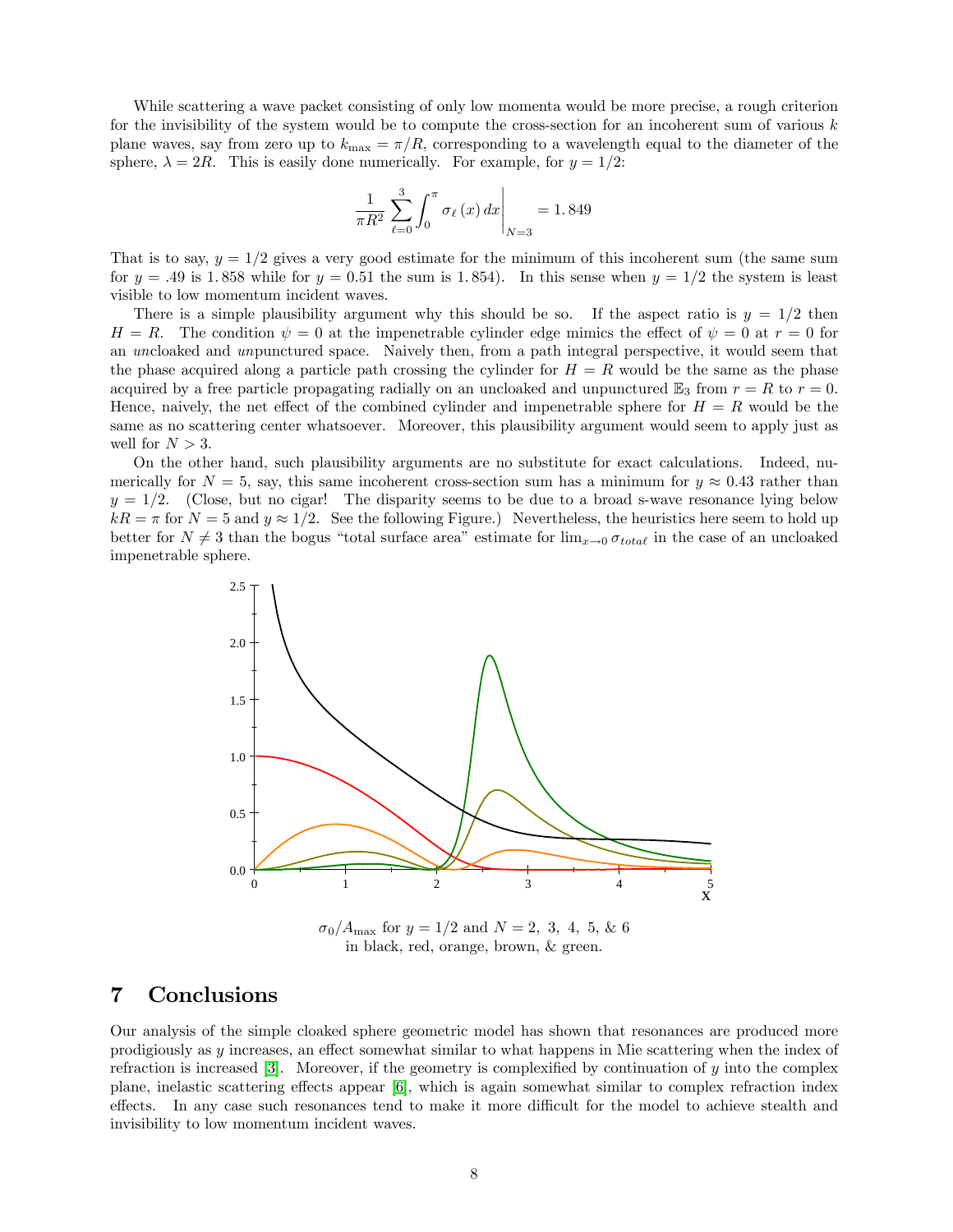Since our analysis has been non-relativistic, we believe it may be useful as written for understanding suitably designed, nanoscale quantum devices [\[8\]](#page-9-7), devices that it might be possibe to fabricate in the laboratory, say for  $N = 2$ . However, we also believe most of the interesting features can be found in relativistic models where time is not universal, say in the context of general relativity, but this remains to be fully pursued, especially in higher dimensional spacetimes.

Acknowledgements We thank O. Korotkova for pointing out the review article by G. Gbur [\[1\]](#page-9-0).

## Appendix: Spherical functions

Following Sommerfeld's lead [\[9\]](#page-9-8) (modulo a bit of typesetting to avoid the standard notation of [Jacobi](https://en.wikipedia.org/wiki/Jacobi_polynomials) [polynomials\)](https://en.wikipedia.org/wiki/Jacobi_polynomials) a convenient notation for "hyper-spherical polynomials" in  $N > 2$  spatial dimensions would be

$$
{}_{N}P_{\ell}(x) \equiv C_{\ell}^{\left(\frac{N-2}{2}\right)}(x)
$$
\n(A1)

where  $C_{\ell}^{(\alpha)}$  $\ell^{\alpha}$  are [Gegenbauer polynomials,](https://en.wikipedia.org/wiki/Gegenbauer_polynomials) and a corresponding notation for "hyper-spherical Bessel functions" would be

$$
_{N}j_{\ell}(s) \equiv \frac{1}{2\left(s/2\right)^{\frac{N-2}{2}}} \Gamma\left(\frac{N-2}{2}\right) J_{\ell+\frac{N-2}{2}}(s) , \quad _{N}y_{\ell}(s) \equiv \frac{1}{2\left(s/2\right)^{\frac{N-2}{2}}} \Gamma\left(\frac{N-2}{2}\right) Y_{\ell+\frac{N-2}{2}}(s) , \quad (A2)
$$

$$
{}_{N}h_{\ell}^{(1,2)}(s) \equiv {}_{N}j_{\ell}(s) \pm i{}_{N}\mathbf{y}_{\ell}(s) = \frac{1}{2\left(s/2\right)^{\frac{N-2}{2}}} \Gamma\left(\frac{N-2}{2}\right) H_{\ell+\frac{N-2}{2}}^{(1,2)}(s)
$$
(A3)

where  $J_{\nu}$ ,  $Y_{\nu}$ , and  $H_{\nu}^{(1,2)} = J_{\nu} \pm iY_{\nu}$  are the usual [Bessel and Hankel functions.](https://en.wikipedia.org/wiki/Bessel_function) In terms of these the expansion of a plane wave in  $N > 2$  dimensions is expressed uniformly as

$$
e^{ikr\cos\theta} = \sum_{\ell=0}^{\infty} \left(2\ell + N - 2\right) i^{\ell} {}_{\mathcal{N}} j_{\ell}(kr) {}_{\mathcal{N}} P_{\ell}(\cos\theta)
$$
 (A4)

(As is well-known, for  $N = 2$  [a similar expansion](https://en.wikipedia.org/wiki/Jacobi-Anger_expansion) holds provided negative integer  $\ell$  are included.) These hyper-spherical Bessel functions obey the same first order recursion relations for all  $N$ , namely,

$$
s \frac{d}{ds} \mathrm{N} \mathrm{j}_{\ell}(s) = \ell \mathrm{N} \mathrm{j}_{\ell}(s) - s \mathrm{N} \mathrm{j}_{\ell+1}(s) \tag{A5}
$$

Similarly for  $_N y_\ell(s)$  and  $_N h_\ell^{(1,2)}(s)$ . Also note the N-dependent Wronskian,

$$
W\left[{}_{\rm N}h^{(1)}(s)\,,{}_{\rm N}h^{(2)}(s)\right] = \frac{1}{(s/2)^{N-2}}\,\,\Gamma^2\left(\frac{N-2}{2}\right)\left(\frac{1}{i\pi s}\right) \tag{A6}
$$

where  $W[f, g] = fg' - f'g$ .

The partial wave expansion of the scattering amplitude is obtained by modifying the radially outgoing component<sup>[2](#page-8-0)</sup> of the plane wave in  $(A4)$ , i.e. by writing

$$
\psi(r,\theta) = \sum_{\ell=0}^{\infty} \left(2\ell + N - 2\right) i^{\ell} \left(\frac{S_{\ell}}{2} {}_{N}h_{\ell}^{(1)}(kr) + \frac{1}{2} {}_{N}h_{\ell}^{(2)}(kr)\right) {}_{N}P_{\ell}(\cos\theta) \tag{A7}
$$

for points outside a localized scattering center. This expansion supposes the scatterer is invariant under all rotations that preserve the direction of the incoming plane wave, such that  $\psi$  does not depend on the other  $N-2$  spherical coordinate angles.

<span id="page-8-0"></span><sup>&</sup>lt;sup>2</sup>Time dependence is understood to be given by the usual convention in non-relativistic quantum mechanics, namely,  $\exp(-iEt)$  with  $E = k^2$ . This is not always the case in the optics literature, where the time dependence is often taken to be  $\exp{(+i\omega t)}$ . For example, see [\[3\]](#page-9-2).